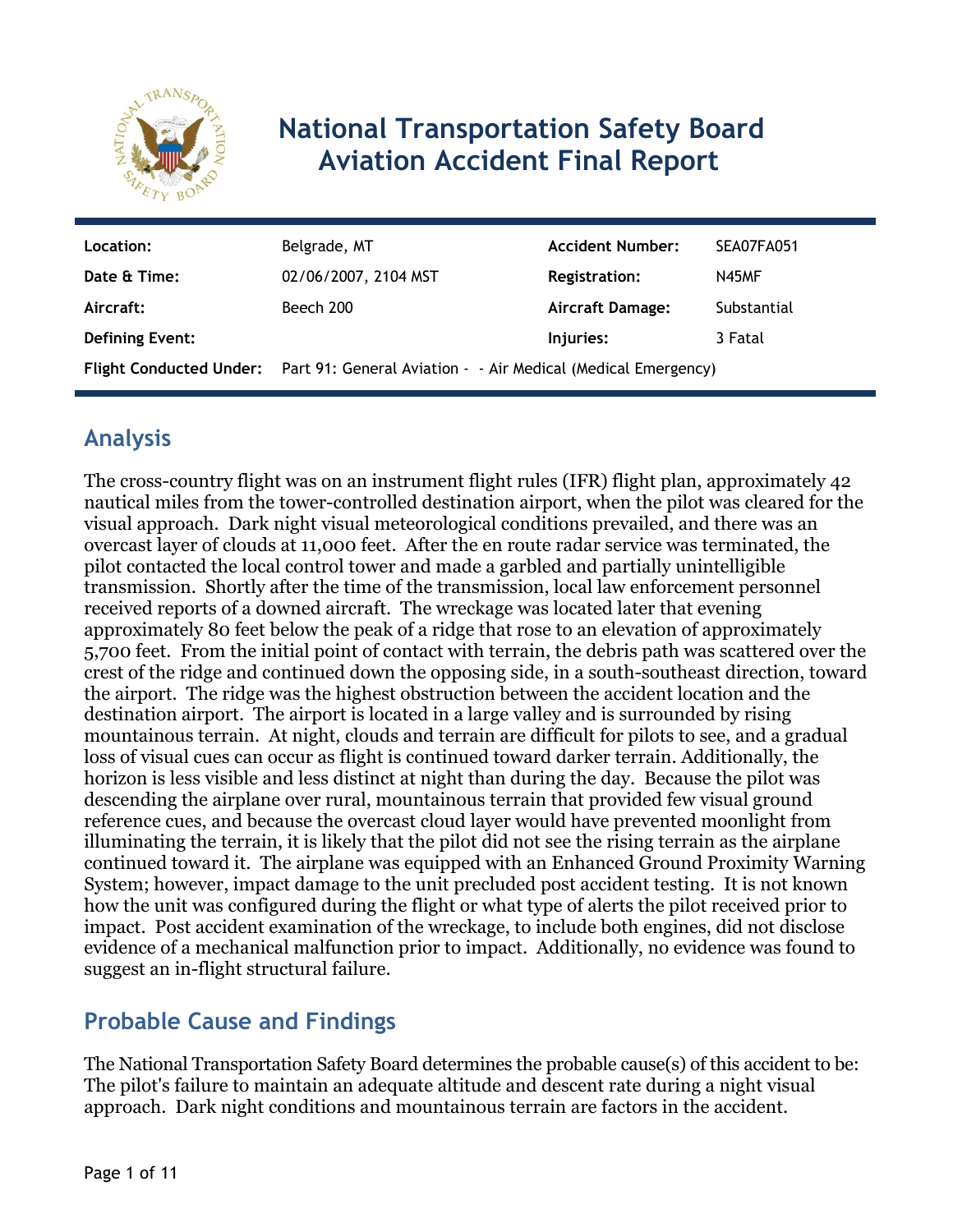#### **Findings**

Occurrence #1: IN FLIGHT COLLISION WITH TERRAIN/WATER Phase of Operation: DESCENT

Findings

- 1. (F) TERRAIN CONDITION RISING
- 2. (C) ALTITUDE/CLEARANCE NOT MAINTAINED PILOT IN COMMAND
- 3. (F) TERRAIN CONDITION MOUNTAINOUS/HILLY
- 4. (C) DESCENT NOT MAINTAINED PILOT IN COMMAND
- 5. (F) LIGHT CONDITION DARK NIGHT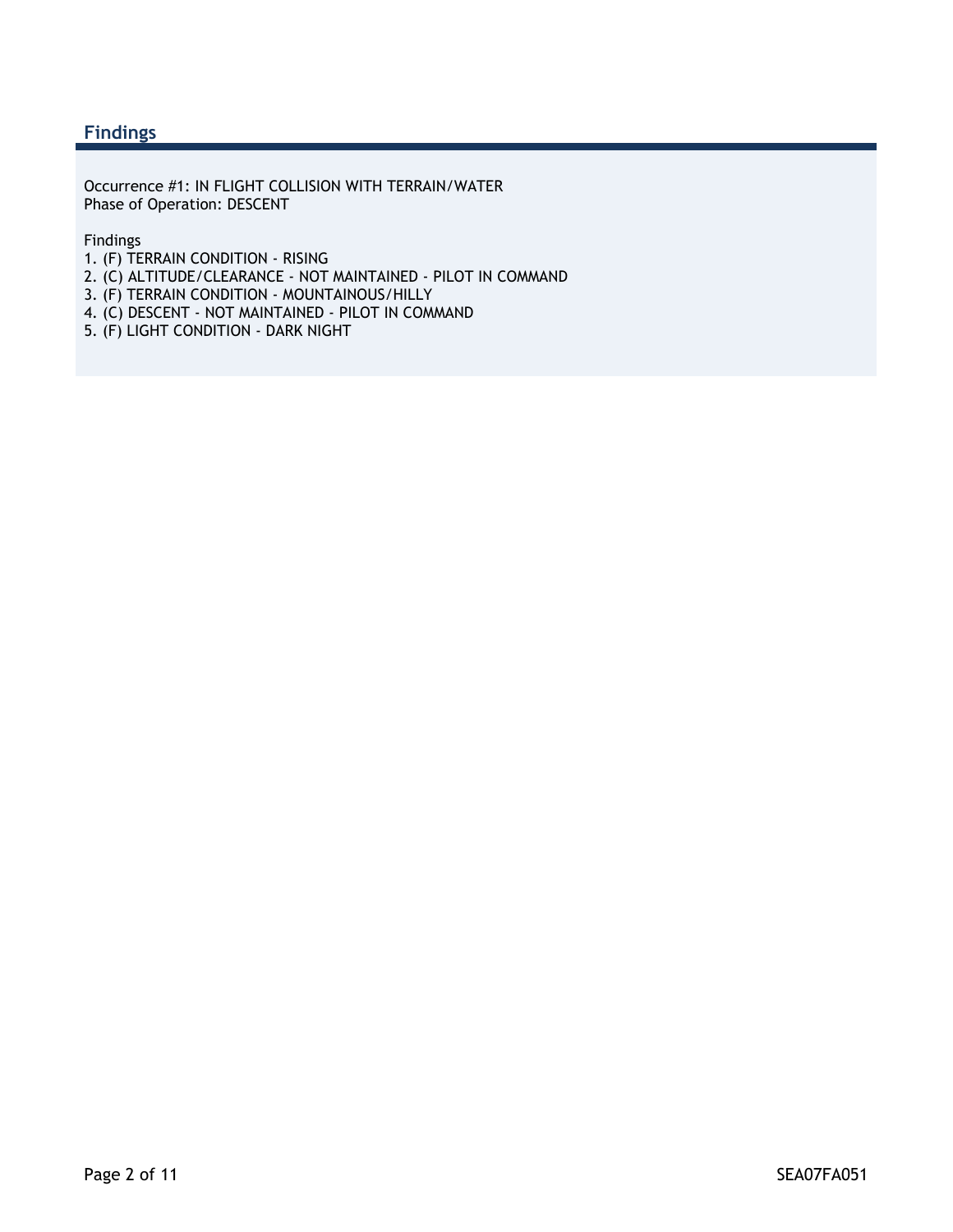# **Factual Information**

This report was modified on January 6, 2008.

#### HISTORY OF FLIGHT

On February 6, 2007, at 2104 mountain standard time, a Beech 200 King Air airplane, N45MF, registered to and operated by Metro Aviation, Inc., of Shreveport, Louisiana, collided with sparsely populated mountainous terrain approximately 13 nautical miles (nm) north-northwest of the Gallatin Field Airport (BZN), Belgrade, Montana. The Emergency Medical Services (EMS) positioning flight was operated under the provisions of 14 Code of Federal Regulations (CFR) Part 91, and an instrument flight rules (IFR) flight plan was in effect. The airplane sustained substantial damage and the three occupants, an airline transport pilot, flight paramedic and flight nurse, were killed. The air ambulance was under contract to Benefis Healthcare/Mercy Flight, Great Falls, Montana. The flight departed Great Falls International Airport, Great Falls, Montana, at 2040 with an intended destination of BZN (approximately 103 nm from the departure airport). Instrument meteorological conditions prevailed at the departure airport and dark night visual meteorological conditions prevailed at the destination airport.

A review of the Air Traffic Control (ATC) transcripts for the flight indicated that radio communications with the airplane was lost shortly after the pilot was cleared for the visual approach to runway 12 at BZN.

At 2108 the Gallatin County Sheriff's Office received reports of a downed aircraft.

The wreckage was located about 2230 that evening approximately 80 feet below the peak of a ridge that rose to an elevation of approximately 5,700 feet. From the first identified point of contact with terrain, the debris path tracked over the crest of the ridge and continued down the opposing side, in a south-southeast direction, for approximately 1,575 feet.

Satellite based flight-tracking data (OuterLink) provided by the Operator indicated the airplane started a descent, from 15,000 feet mean sea level (MSL), approximately 42 nm north of the airport. The last data transmission from the airplane was received approximately six minutes later in the general area where the wreckage was located.

#### PERSONNEL INFORMATION

Pilot-in-Command (PIC)

At the time of the accident, the PIC, age 59, held an airline transport pilot (ATP) certificate with a rating for airplane multiengine land, a commercial pilot certificate with a rating for airplane single-engine land and a type rating in the BE-300 King Air. The pilot's most recent Federal Aviation Administration (FAA) second-class airman medical certificate was issued on November 10, 2006, with the limitation that he must wear corrective lenses.

Personnel records maintained by the operator indicated that Metro Aviation hired the pilot in November of 1999. Preceding his employment with Metro Aviation, the pilot was employed by Lynch Flying Service (beginning in 1996) as an air ambulance pilot.

Company personnel records revealed that the pilot had accumulated 17,608 hours total flying time, which included 1,318 hours PIC in the King Air 200. The pilot had flown 66 hours in the previous 90 days, 45 hours in the previous 30 days and approximately 25 minutes (the accident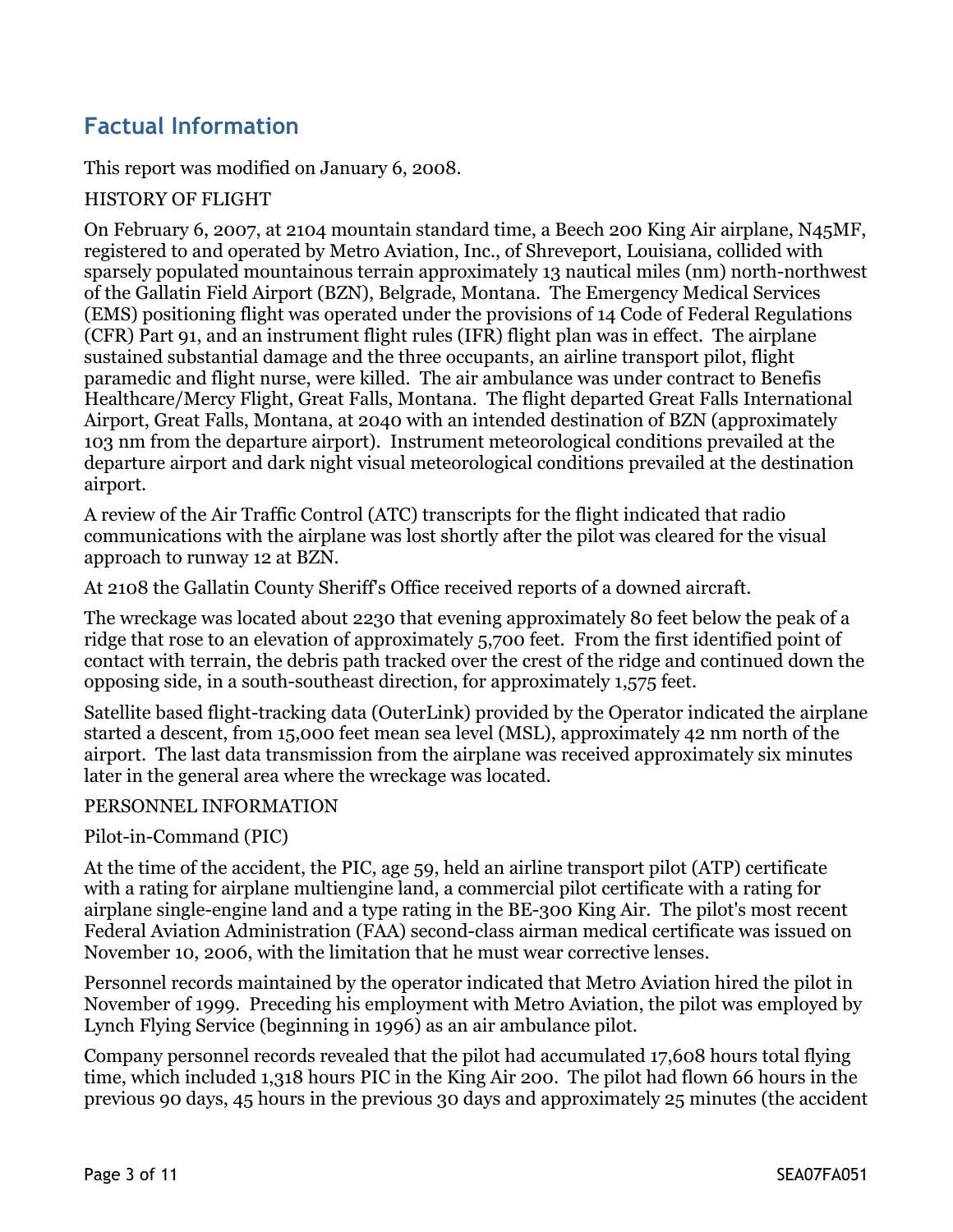flight) in the previous 24 hours.

Training records indicated that the pilot successfully completed initial King Air (BE90 and 100) training in March of 1996, while employed by Lynch Flying Service of Billings, Montana.

On April 2, 2000, the pilot successfully completed King Air 200 initial/upgrade training with SimuFlite in Dallas, Texas. The completion of the course, which included ground and simulator training, qualified the pilot as PIC for the King Air 200. In conjunction with the King Air 200 curriculum at SimuFlite, the pilot completed King Air BE90 and A100 recurrent and differences training.

The pilot's most recent recurrent training for the King Air 200 was successfully completed with SimuFlite, in Dallas, Texas, on March 31, 2006. The recurrent training included ground and simulator training and fulfilled the recurrent Part 135 pilot testing requirements.

The pilot's most recent Part 135 line check and IFR proficiency check were successfully completed on October 12, 2006.

Flight and Duty Time

The accident date, February 6, 2007, was the pilot's fifth consecutive duty day of a seven day rotation cycle. His duty day began at 2100 hours and was scheduled to end at 0700 on February 7. The accident flight was the pilot's first flight of the shift. Flight and duty times for the 5 days preceding the accident were:

On February 5, the pilot's duty day began at 1900 and ended at 0700 the following morning. There were no flight operations during the pilot's duty day.

On February 4 the pilot's duty day began at 1900, and ended at 0700 the following morning. The pilot completed one flight (.8 hours) during the duty period.

On February 3, the pilot's duty day began at 1900, and ended at 0700 the following morning. There were no flight operations during the pilot's duty day.

On February 2, the pilot's duty day began at 1900, and ended at 0700 the following morning. There were no flight operations during the pilot's duty day.

On February 1, the pilot was not on duty.

In the six months preceding the accident, the pilot flew a total of 73.4 hours.

Review of pilot records, and subsequent conversations with the operator, indicated the pilot had flown this particular route of flight and was familiar with the terrain.

#### AIRPLANE INFORMATION

The accident airplane, a Beech King Air 200 (serial number BB-234) was manufactured in 1977 and, since the date of manufacture, had accumulated 5,992 total flight hours. The airplane was equipped with two Pratt & Whitney Canada turbo propeller PT6A-41 engines.

The airplane was being maintained in accordance with the manufacture's inspection program. Review of the aircraft logbooks revealed that the airplane's most recent inspection, a phase four inspection, was completed on September 21, 2006, at 5,827 total flight hours. There were no reported open maintenance discrepancies with the airplane at the time of the accident.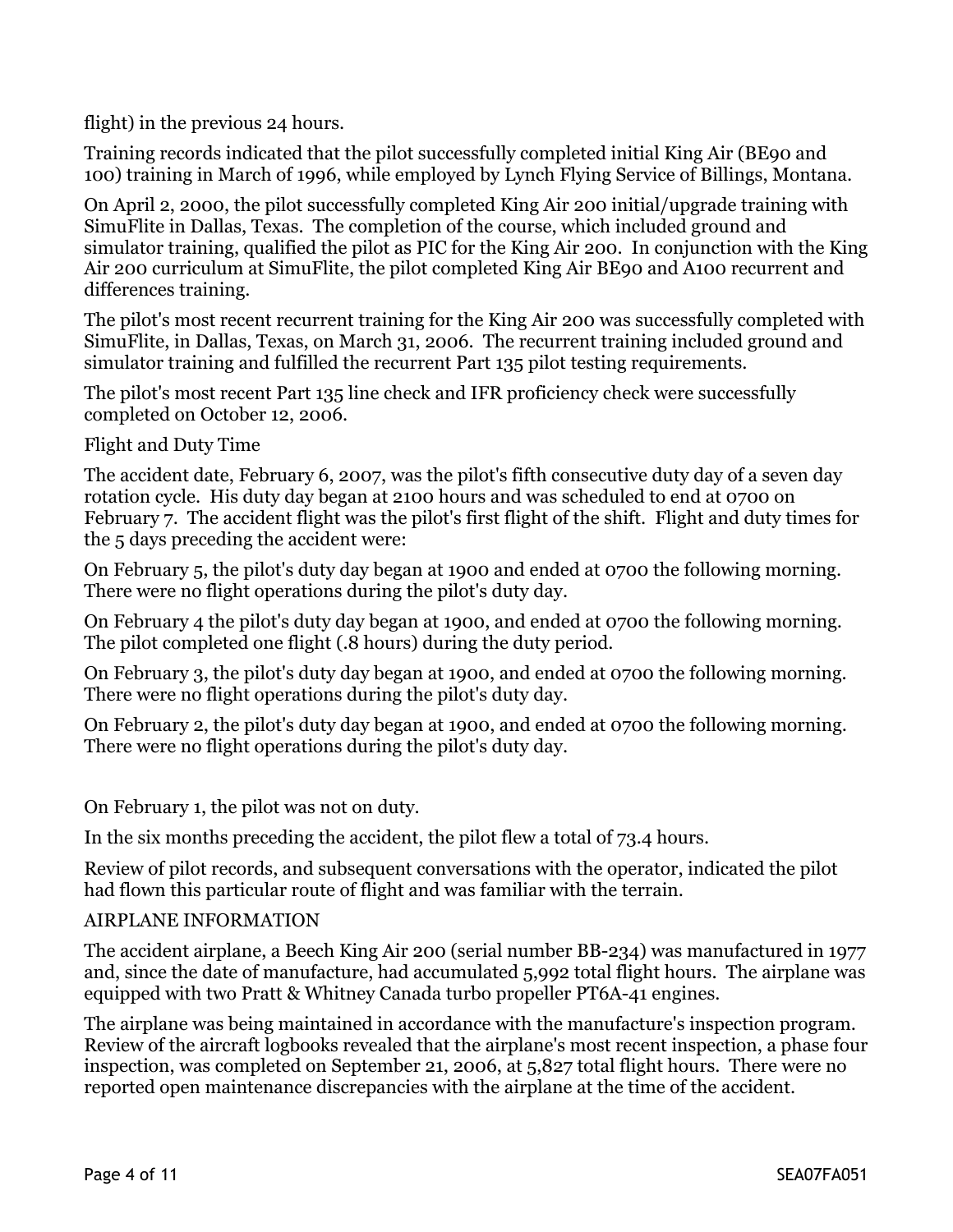The airplane was equipped with a Bendix/King Enhanced Ground Proximity Warning System (EGPWS). The EGPWS is classified as a class B Terrain Awareness and Warning System (TAWS). The EGPWS is a terrain warning system that provides relevant real-time terrain information. The system evaluates the aircraft flight parameters and compares it with an onboard terrain, obstacle and airport database. When the system predicts potential conflicts between the aircraft and terrain it alerts the flight crew of the conflict(s) via audio caution. The system incorporates an inhibit switch in the cockpit. When engaged by the pilot, the switch will silence terrain alerts generated by the system. The airplane was not equipped with a TAWS graphic display.

Post accident data recovery from the component's non-volatile memory was unsuccessful due to the extent of damage sustained during the impact sequence.

#### METEOROLOGICAL INFORMATION

The closest weather observation facility to the accident site was the destination airport, Gallatin Field Airport, Belgrade, Montana, located approximately 13 nm from the accident site at an elevation of 4,471 feet msl. The airport is equipped with an Automated Surface Observing System (ASOS). The following weather observations (METAR format) were issued surrounding the time period of the accident:

On February 6, at 2056, the observation was, in part, wind from 300 degrees at 4 knots, visibility unrestricted at 10 miles, overcast ceiling at 11,000 feet, temperature 3 degrees Celsius (C), dew point minus 1 degrees C, altimeter 30.30 inches of Hg.

At 2145, the observation was, in part, wind from 260 degrees at 4 knots, visibility unrestricted at 10 miles, overcast ceiling at 11,000 feet, temperature 4 degrees C, dew point minus 1 degrees C, altimeter 30.01 inches of Hg.

The weather observation system at the Great Falls Airport reported the following weather observations:

At 1953, the observation was, in part, wind from 040 degrees at 7 knots, visibility 7 miles, overcast ceiling at 500 feet, temperature minus 8 degrees C, dew point minus 9 degrees C, altimeter 30.13 inches of Hg.

At 1900, Salt Lake Center (ZSLC) received a pilot weather report (PIREP) from the pilot of a Cessna single engine airplane that was 6 nm west of Great Falls at 6,000 feet. The pilot reported light to moderate clear icing with an outside air temperature of 1 degrees C.

According to the U.S. Naval Observatory, Department of Astronomical Applications, the phase of the moon was wanin gibbous (just past full) with 82% of the moons visible disk illuminated. Moonrise was at 2234.

#### COMMUNICATIONS

At 1959, the pilot contacted, by telephone, the Great Falls Automated Flight Service Station (AFSS) and obtained an abbreviated preflight briefing for an IFR flight from Great Falls to BZN. During the briefing, the pilot declined current weather synopsis information.

At 2010, the pilot contacted, by telephone, the Great Falls AFSS and filed two IFR flight plans, Great Falls to BZN and a return flight from BZN to Great Falls.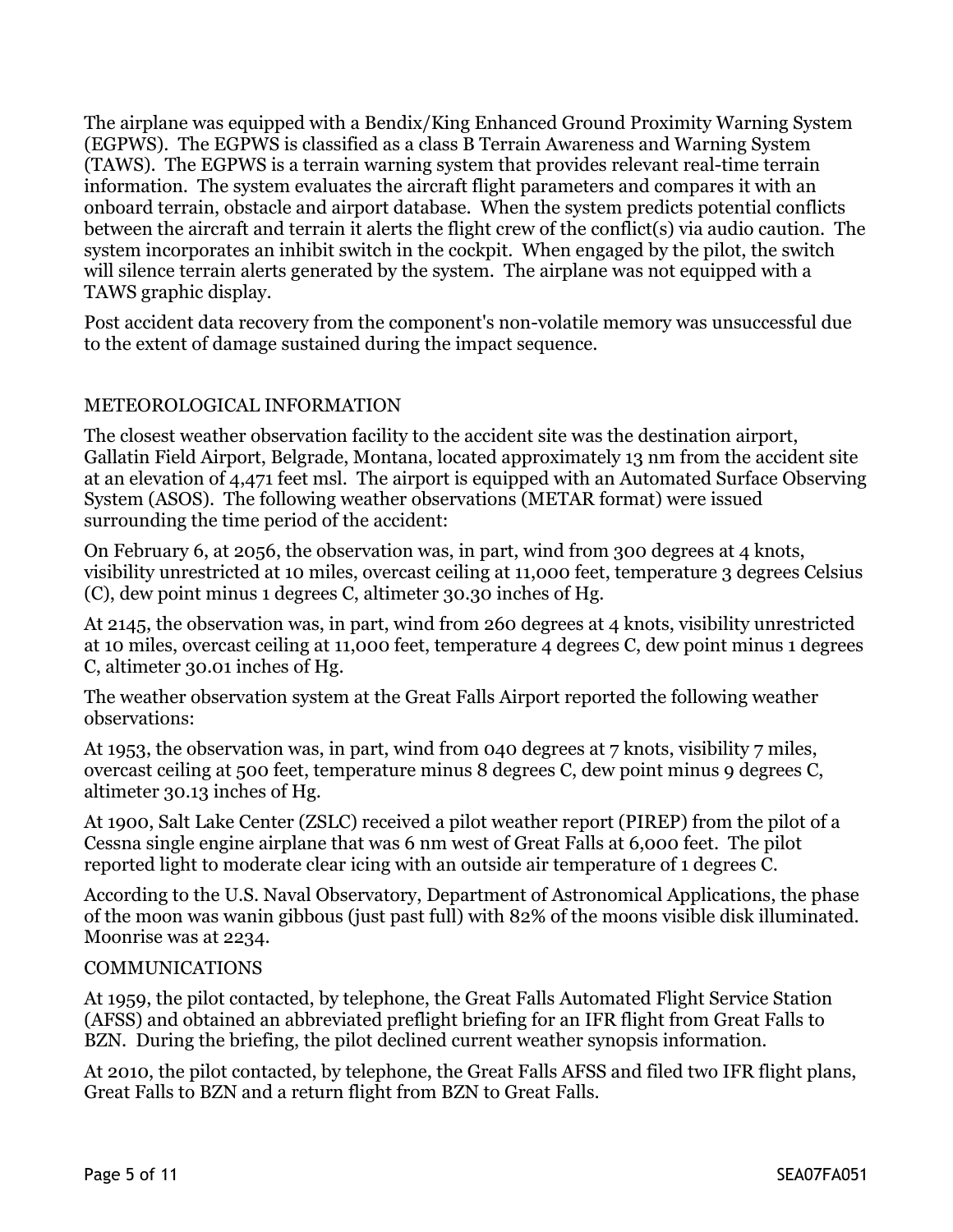At 2039, Great Falls Air Traffic Control Tower (ATCT) cleared N45MF for takeoff, and at 2042 the aircraft was radar identified and cleared to 15,000 feet. At 2056 (16 minutes after takeoff) the pilot of N45MF stated to ATC that the BZN airport was "in sight." At 2057, the pilot was cleared to descend at his discretion from 15,000 feet to 13,000 feet. The pilot acknowledged the clearance and stated "…I've got the airport in sight at BZN requesting a visual approach." At 2100 the pilot was cleared for the visual approach to the BZN airport. At 2101:01 ATC radar services for the flight were terminated and the pilot was instructed by Center to contact BZN Tower. At 2101:21 the pilot contacted BZN Tower. The pilot stated "BZN tower lifeguard King Air four five mike foxtrot." The balance of the radio transmission was garbled and unintelligible. At 2101:38 a second radio transmission from the pilot was received, however, it was garbled and unreadable. Personnel at the BZN tower reported that communications from aircraft in the area where the accident airplane was were commonly garbled and unreadable.

FAA radar data indicated that at 2057 the airplane started the descent from 15,000 feet, approximately 42 nm north of the airport (approximately 30 nm north of the accident site). The last radar target (2101:40) associated with the airplane was approximately 13 nm north of the accident site at 11,300 feet.

Radar coverage in the area of the accident is limited to aircraft above 11,000 feet MSL due to mountainous terrain. The Minimum Obstruction Clearance Altitude (MOCA) for the area is 9,100 feet.

#### AIRPORT INFORMATION

The Gallatin Field Airport is owned and operated by the Gallatin Airport Authority, Belgrade, Montana, and serves as the primary airport for Bozeman (BZN). The airport is located in a valley at a reported elevation of 4,471 feet and is surrounded by rising mountainous terrain. The airport has four hard-surfaced asphalt runways, 12/30 and 03/21 magnetic. Runway 12/30 is 9,003 feet long and 150 feet wide. Runway 12 is equipped with medium intensity approach lighting system with runway alignment indicator lights (MALSR), high intensity runway edge lights and a 4-box visual approach slope indicator (VASI [3.00 degrees glide path]).

The airport is serviced by an air traffic control tower (ATCT) that was operational at the time of the accident. The control tower operates from 0600 - 2400 hours. Approach and departure services are provided by Salt Lake City Air Route Traffic Control Center (ARTCC) on a continuous basis.

ATC radar services were not available at the airport prior to April of 2007. On April 18, 2007, a surveillance radar system (Raytheon ATCB1) was put into service and local radar services began. The radar system enables ATC controllers to detect aircraft operating at lower altitudes within the valley area.

#### WRECKAGE AND IMPACT INFORMATION

Initial onsite investigation of the wreckage began on February 7, and was suspended on February 8 due to deteriorating weather conditions (snow). The onsite portion of the investigation recommenced on May 15, 2007.

The wreckage was located on the upslope (north) side of a ridge, which was the highest obstruction between the accident site and the airport. The GPS measured elevation of the ridge was 5,700 feet. The first identified point of contact (FIPC) with terrain was a conifer tree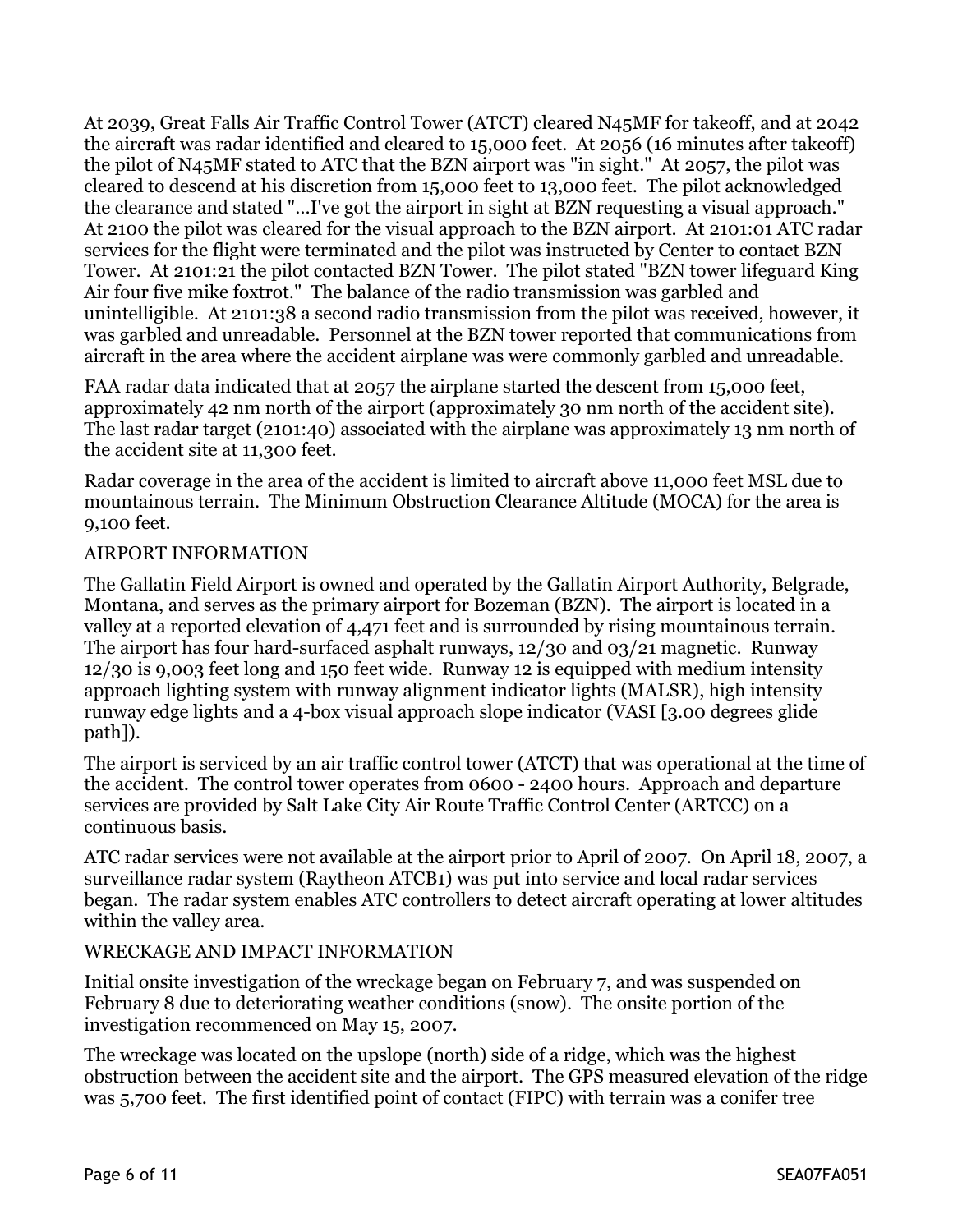approximately 80 feet below the ridgeline. Pieces of the left wing's leading edge were imbedded in the tree bark (north side) approximately 5 feet above the base of the tree. A second tree, located approximately 40 feet to the west of the FIPC, was observed with similar scaring (north facing) approximately 2 feet above the base of the tree. Pieces of the right wing's leading edge were imbedded in the tree. The distance from the first tree strike to the ground scar was about 10 feet.

The wreckage debris path continued upslope, from the two trees, to the top of the ridge. The slope angle varied from 30-45 degrees depending on the localized topography. A majority of the wreckage was distributed between the FIPC and the top of the ridge on a magnetic heading of about 170 degrees. The debris path, from initial impact to last known piece of debris, covered approximately 1,575 feet in length. The wreckage and ground along the wreckage path were sooted and burned. Numerous pieces of wreckage appeared to have rolled from the top of the ridgeline down the south side of the ridge.

The majority of the wreckage was distributed between the initial ground scar and the top of the ridge. The cockpit and cabin were located approximately 200 feet from the initial ground scar and were destroyed by impact forces and postaccident fire.

The right wing separated from the fuselage. The wing assembly was fragmented and scattered along the debris path. Pieces of the aileron were located along the left side of the debris path beginning approximately 150 feet from the initial tree strikes. Sections of the flap assembly and upper wing skin, to include the fuel cap, were located along the right side of the debris path approximately 75 feet from the initial tree strikes.

The left wing separated from the fuselage. The wing assembly was fragmented and scattered along the debris path. The left inboard flap was located on the right side of the debris path approximately 100 feet from the initial tree strikes. A section of the outboard flap was found on the left side of the debris path approximately 100 feet from the initial tree strike. The left aileron separated from the wing and was located on the left side of the debris path approximately 300 feet from the initial impact.

The empennage was still attached to the aft section of the fuselage and was located along the debris path approximately 100 feet from the initial tree impact. The vertical stabilizer remained attached to the aft fuselage. The rudder, with trim tab attached, was separated from the vertical stabilizer and located along the debris path approximately 20 feet beyond the empennage. The right horizontal stabilizer was attached to the vertical stabilizer. The associated elevator assembly had separated from the empennage. A section of the elevator (inboard) measuring approximately three feet in length was found, along the debris path, about 20 feet beyond the empennage. The inboard section, approximately three feet, of the left horizontal stabilizer was still attached to the empennage. The outboard section of the stabilizer had separated from the assembly and was located on the right side of the debris path approximately 30 feet from the empennage. The inboard section of the elevator and associated trim tab had separated from the horizontal stabilizer and was located in the immediate area of the empennage. The left and right elevator trim tab actuators remained attached to the stabilizer. Both sustained impact related damage.

The right engine separated from the wing and was found along the debris path. The engine was fragmented and the largest intact portion of the engine, the gas generator, was found beyond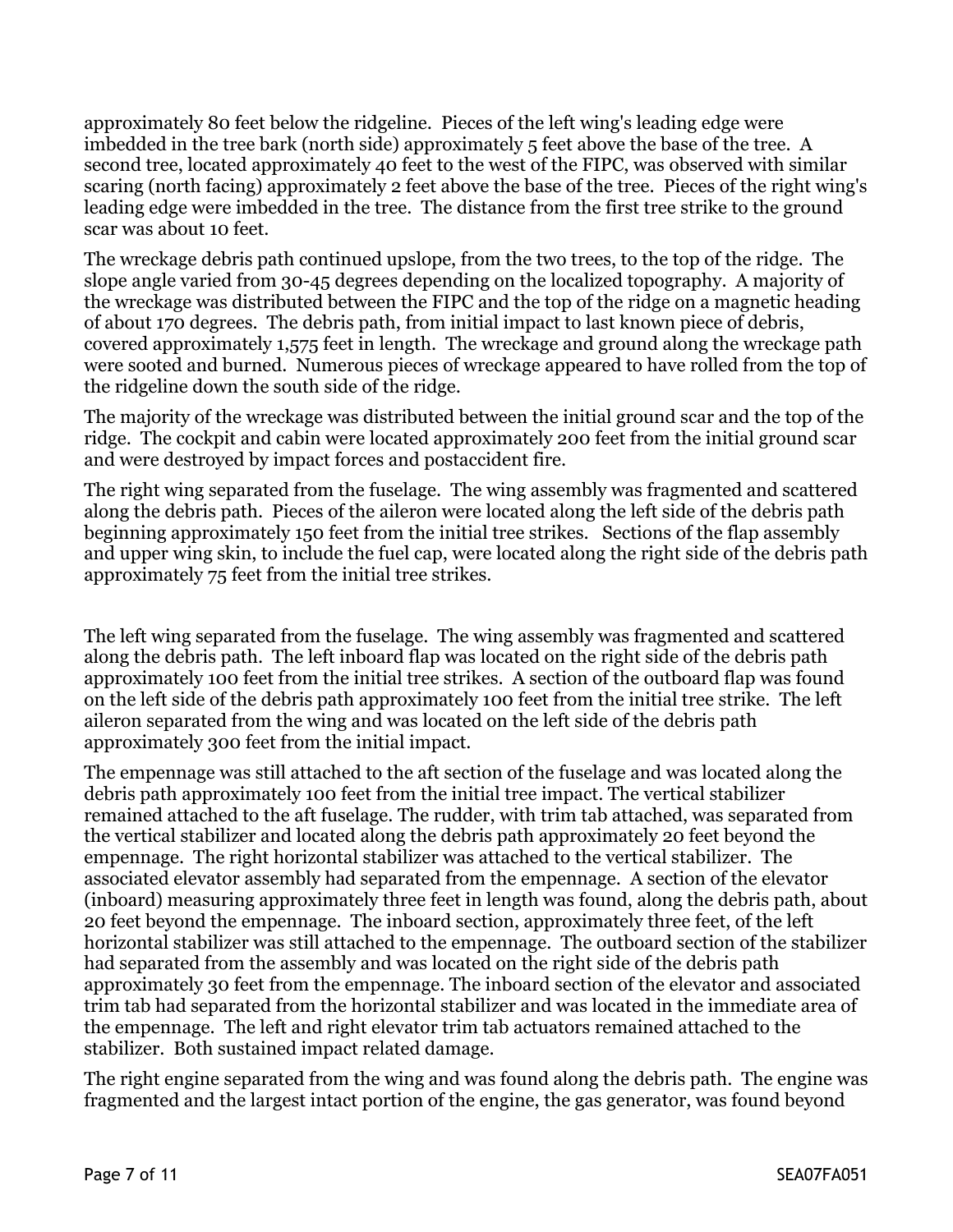the ridgeline of the hill approximately 1,200 feet from the FIPC. Multiple pieces of the right engine were found along the debris path starting on the upslope side of the hill and continuing down the backside of the ridge. The right propeller assembly separated from the engine assembly and was located along the debris path approximately 700 feet from the FIPC. Two of the four propeller blades remained attached to the propeller hub assembly. Leading edge gouging, bending and chordwise scratching was noted to the propeller blades. Multiple pieces of propeller blades were located along the debris path.

The left engine separated from the wing assembly and was located at the southern end of the debris path, approximately 1,575 feet from the FIPC. The engine was fragmented and the largest portion was found at the end of the debris field. Multiple pieces of the engine were found along the debris path starting on the upslope side of the hill and continuing down the backside of the ridge. Three of the four propeller blades remained attached to the propeller hub assembly. Leading edge gouging, bending and chordwise scratching was noted to the propeller blades. Multiple pieces of propeller blades were located along the debris path.

#### MEDICAL AND PATHOLOGICAL INFORMATION

Autopsies on the pilot and medical crew were performed under the direction of the Gallatin County Coroner. According to the autopsy report(s), the cause of death for all three crewmembers was multiple acute blunt traumatic injuries.

The FAA's Civil Aerospace Medical Institute, Oklahoma City, Oklahoma, performed forensic toxicology tests on specimens from the pilot and no drugs of abuse, to include alcohol, were detected. See attached toxicology report for specific test parameters and results.

#### TESTS AND RESEARCH

Postaccident examination of the wreckage, to include both engines, disclosed no evidence of a mechanical malfunction prior to impact.

#### ORGANIZATIONAL AND MANAGEMENT INFORMATION

Metro Aviation, Inc, is based in Shreveport, Louisiana, and operates both fixed wing and rotarywing aircraft throughout the United States. At the time of the accident, Metro Aviation had two aircraft based (under contract with Benefis Healthcare) in Great Falls, Montana; the accident airplane, a King Air 200 and an American Eurocopter AS350 B2 Helicopter.

The Baton Rouge, Louisiana, Flight Standards District Office is the assigned certificate holding district office (CHDO) for the operator. The principal operations inspector (POI) and principal maintenance inspector (PMI) for the operator are based in Baton Rouge.

#### ADDITIONAL INFORMATION

FAA Aeronautical Information Manual (AIM) chapter 5-1-2, "Follow IFR Procedures Even When Operating VFR," states the following: "When flying VFR at night, in addition to the altitude appropriate for the direction of flight, pilots should maintain an altitude which is at or above the minimum en route altitude as shown on the charts. This is especially true in mountainous terrain, where there is usually very little ground reference. Do not depend on your eyes alone to avoid rising unlighted terrain." Additionally, with respect to VFR night operations in mountainous terrain, chapter 7-5-6 of the AIM states, in part: "Continuous visual contact with the surface and obstructions is a major concern and flight operations under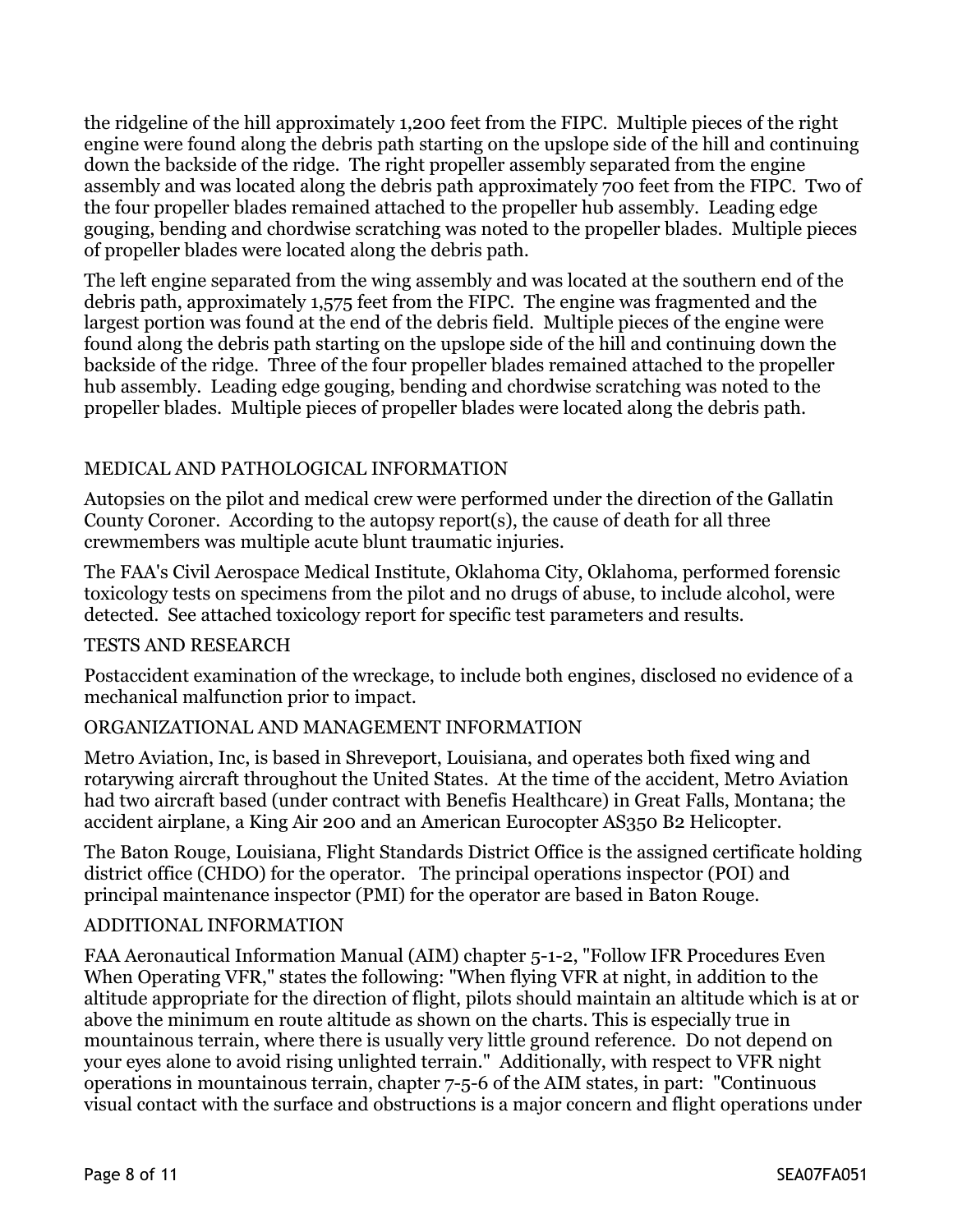an overcast or in the vicinity of clouds should be approached with extreme caution."

The FAA Airplane Flying Handbook, FAA-H-8083-3, chapter 10, states the following about night flying: "Distance may be deceptive at night due to limited lighting conditions. A lack of intervening references on the ground and the inability of the pilot to compare the size and location of different ground objects cause this. This also applies to the estimation of altitude and speed. Consequently, more dependence must be placed on flight instruments, particularly the altimeter and the airspeed indicator."

#### **Pilot Information**

| Certificate:                     | Airline Transport; Flight Instructor                                             | Age:                                                                                                                                                                                                      | 59, Male   |
|----------------------------------|----------------------------------------------------------------------------------|-----------------------------------------------------------------------------------------------------------------------------------------------------------------------------------------------------------|------------|
| Airplane Rating(s):              | Multi-engine Land; Single-engine<br>Land                                         | Seat Occupied:                                                                                                                                                                                            |            |
| <b>Other Aircraft Rating(s):</b> | Glider                                                                           | <b>Restraint Used:</b>                                                                                                                                                                                    |            |
| Instrument Rating(s):            | Airplane                                                                         | <b>Second Pilot Present:</b>                                                                                                                                                                              | No         |
| Instructor Rating(s):            | Airplane Multi-engine; Airplane<br>Single-engine; Glider; Instrument<br>Airplane | <b>Toxicology Performed:</b>                                                                                                                                                                              | Yes        |
| <b>Medical Certification:</b>    | Class 2 With Waivers/Limitations                                                 | <b>Last Medical Exam:</b>                                                                                                                                                                                 | 11/01/2006 |
| <b>Occupational Pilot:</b>       | Yes                                                                              | Last Flight Review or Equivalent:                                                                                                                                                                         | 10/01/2006 |
| <b>Flight Time:</b>              |                                                                                  | 17608 hours (Total, all aircraft), 1318 hours (Total, this make and model), 17358 hours (Pilot In<br>Command, all aircraft), 66 hours (Last 90 days, all aircraft), 45 hours (Last 30 days, all aircraft) |            |

#### **Aircraft and Owner/Operator Information**

| Aircraft Manufacturer:        | Beech                                   | Registration:                                | N45MF                    |
|-------------------------------|-----------------------------------------|----------------------------------------------|--------------------------|
| Model/Series:                 | 200                                     | <b>Aircraft Category:</b>                    | Airplane                 |
| Year of Manufacture:          |                                         | <b>Amateur Built:</b>                        | No.                      |
| Airworthiness Certificate:    | Normal                                  | Serial Number:                               | <b>BB234</b>             |
| <b>Landing Gear Type:</b>     | Retractable - Tricycle                  | Seats:                                       | 8                        |
| Date/Type of Last Inspection: | 09/01/2006, Continuous<br>Airworthiness | <b>Certified Max Gross Wt.:</b>              | 12500 lbs                |
| Time Since Last Inspection:   | 5827 Hours                              | Engines:                                     | 2 Turbo Shaft            |
| Airframe Total Time:          | 5992 Hours                              | <b>Engine Manufacturer:</b>                  | Pratt & Whitney Canada   |
| ELT:                          | Installed, not activated                | <b>Engine Model/Series:</b>                  | PT6A-41                  |
| <b>Registered Owner:</b>      | Metro Aviation, Inc.                    | <b>Rated Power:</b>                          | 850 hp                   |
| Operator:                     | Metro Aviation, Inc.                    | <b>Air Carrier Operating</b><br>Certificate: | On-demand Air Taxi (135) |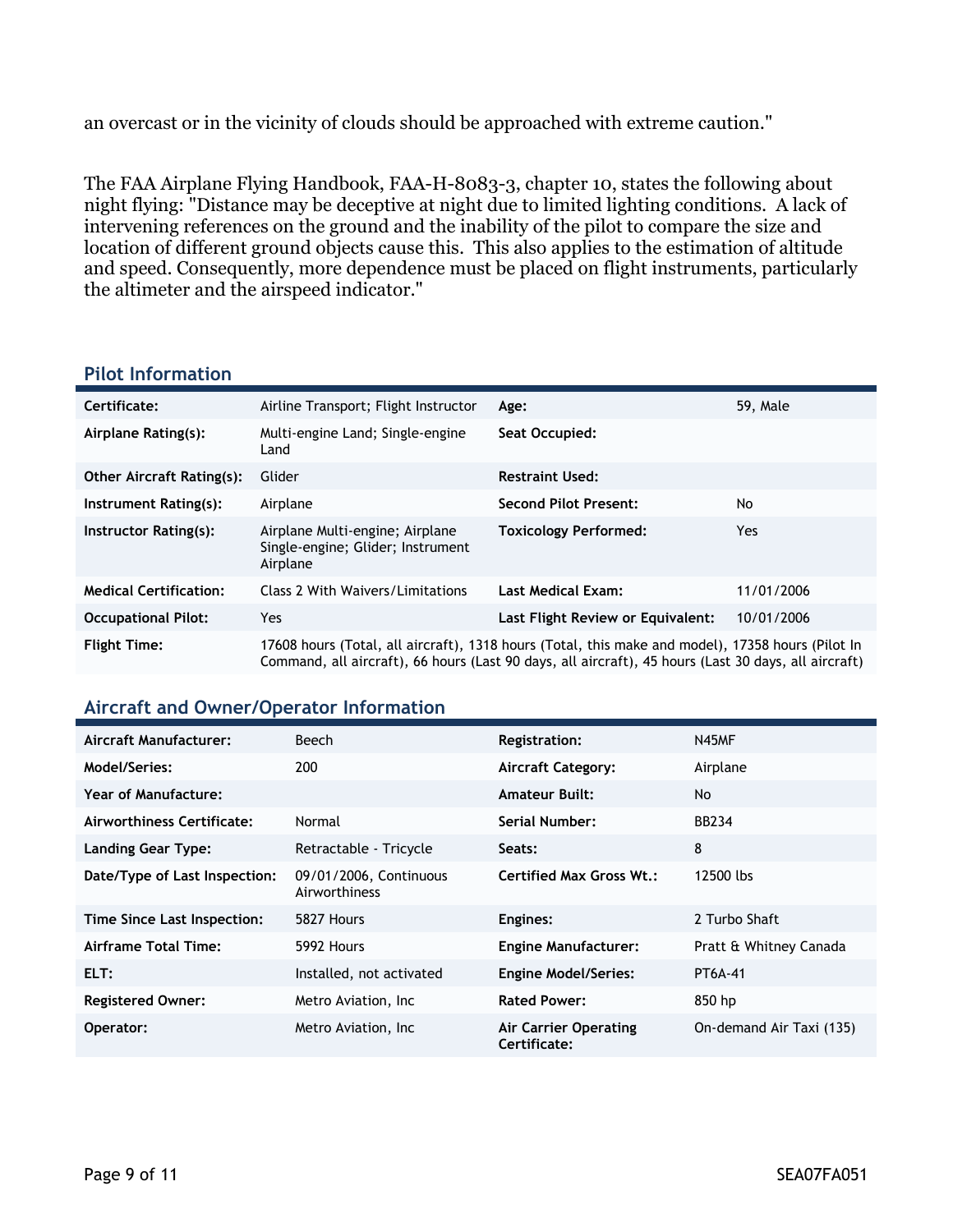### **Meteorological Information and Flight Plan**

| <b>Conditions at Accident Site:</b>     | <b>Visual Conditions</b>         | <b>Condition of Light:</b>    | Night/Dark                      |
|-----------------------------------------|----------------------------------|-------------------------------|---------------------------------|
| <b>Observation Facility, Elevation:</b> | KBZN, 4471 ft msl                | <b>Observation Time:</b>      | 2056 MST                        |
| Distance from Accident Site:            | 13 Nautical Miles                | Direction from Accident Site: | $180^\circ$                     |
| <b>Lowest Cloud Condition:</b>          |                                  | <b>Temperature/Dew Point:</b> | $3^{\circ}$ C / -1 $^{\circ}$ C |
| Lowest Ceiling:                         | Overcast / 11000 ft agl          | Visibility                    | 10 Miles                        |
| Wind Speed/Gusts, Direction:            | 4 knots, 300°                    | Visibility (RVR):             |                                 |
| <b>Altimeter Setting:</b>               | 30 inches Hg                     | Visibility (RVV):             |                                 |
| <b>Precipitation and Obscuration:</b>   | No Obscuration; No Precipitation |                               |                                 |
| <b>Departure Point:</b>                 | GREAT FALLS, MT (GTF)            | Type of Flight Plan Filed:    | <b>IFR</b>                      |
| Destination:                            | Belgrade, MT (BZN)               | <b>Type of Clearance:</b>     | <b>IFR</b>                      |
| <b>Departure Time:</b>                  | 2040 MST                         | Type of Airspace:             |                                 |

### **Airport Information**

| Airport:                  | <b>GALLATIN FIELD (BZN)</b> | <b>Runway Surface Type:</b>      |                |
|---------------------------|-----------------------------|----------------------------------|----------------|
| <b>Airport Elevation:</b> | 4471 ft                     | <b>Runway Surface Condition:</b> |                |
| Runway Used:              | N/A                         | IFR Approach:                    | Visual         |
| Runway Length/Width:      |                             | <b>VFR Approach/Landing:</b>     | <b>Unknown</b> |

### **Wreckage and Impact Information**

| Crew Injuries:          | 3 Fatal | Aircraft Damage:           | Substantial           |
|-------------------------|---------|----------------------------|-----------------------|
| Passenger Injuries:     | N/A     | <b>Aircraft Fire:</b>      | On-Ground             |
| <b>Ground Injuries:</b> | N/A     | <b>Aircraft Explosion:</b> | On-Ground             |
| <b>Total Injuries:</b>  | 3 Fatal | Latitude, Longitude:       | 45.993056, 111.236667 |

#### **Administrative Information**

| Investigator In Charge (IIC):            | Dennis J Hogenson                                                                                                                                                                                                                                                                                                                                  | <b>Adopted Date:</b> | 01/31/2008 |
|------------------------------------------|----------------------------------------------------------------------------------------------------------------------------------------------------------------------------------------------------------------------------------------------------------------------------------------------------------------------------------------------------|----------------------|------------|
| <b>Additional Participating Persons:</b> | Chuck Clark; FAA FSDO; Helena, MT<br>Dave Keenan; FAA; Washington, DC<br>Jim Catlett; Metro Aviation; Shreveport, LA<br>Thomas A Berthe; Pratt & Whitney Canada; Longueuil, Quebec,<br>Russell Schrock; Hawker Beechcraft Corporation; Wichita, KS                                                                                                 |                      |            |
| <b>Publish Date:</b>                     | 01/06/2009                                                                                                                                                                                                                                                                                                                                         |                      |            |
| <b>Investigation Docket:</b>             | NTSB accident and incident dockets serve as permanent archival information for the NTSB's<br>investigations. Dockets released prior to June 1, 2009 are publicly available from the NTSB's<br>Record Management Division at pubing@ntsb.gov, or at 800-877-6799. Dockets released after<br>this date are available at http://dms.ntsb.gov/pubdms/. |                      |            |